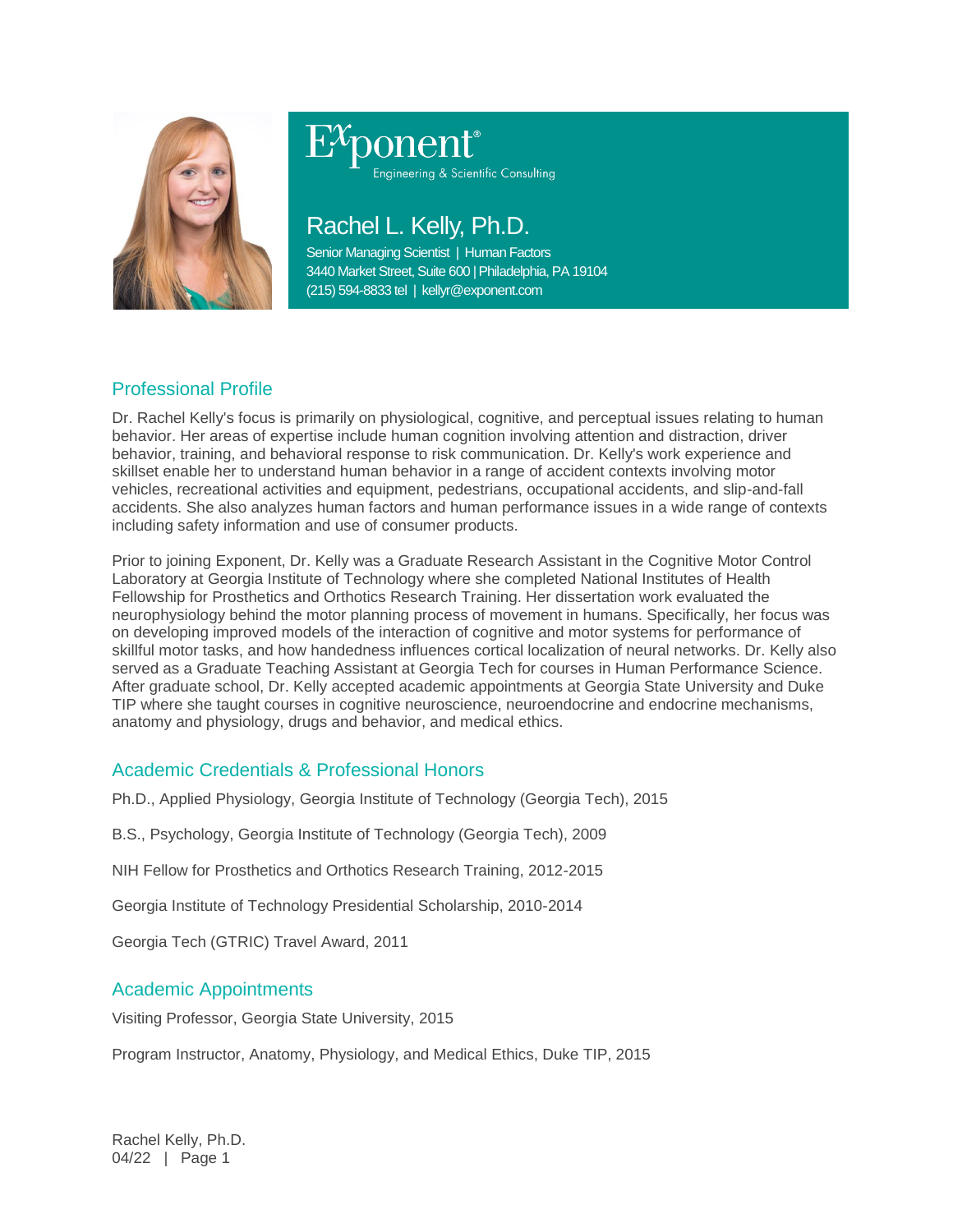#### Professional Affiliations

Human Factors and Ergonomics Society

Society for Neuroscience

Society of Cognitive Neuroscience

American Psychological Association

#### **Publications**

Mizelle JC, Kelly RL, Wheaton LA. Ventral encoding of functional affordances: A neural pathway for identifying errors in action. Brain Cogn 2013; 82:274-282.

Kelly RL, Wheaton LA. Differential mechanisms of action understanding in left and right-handed subjects: the role of perspective and handedness. Front Psychol 2013; 4:957.

Kelly RL, Mizelle JC, Wheaton LA. Distinctive laterality of neural networks supporting action understanding in left- and right-handed individuals: an EEG coherence study. Neuropsychologia 2015; 75:20-29.

#### **Presentations and Published Abstracts**

Kelly R. Understanding the neurophysiology of action interpretation in right and left-handed individuals. Presented at the School of Applied Physiology on March 13, 2015. Dissertation defense.

Kelly R. Cortico-muscular network dependent on hand seen during action recognition. Presented at the School of Applied Physiology Brown Bag meeting on November 05, 2014.

Kelly R. Understanding the action encoding system: Towards a neurophysiological model of the motor simulation process. Presented at the School of Applied Physiology on March 05, 2014. Proposal presentation.

Kelly R. Handedness and perspective on action recognition: towards a neurophysiological model. Presented at the School of Applied Physiology Brown Bag meeting on December 2013.

Kelly R. Perspective and handedness on action recognition: towards a neurophysiological model of action simulation. Presented at the School of Applied Physiology Brown Bag meeting on February 27, 2013.

Kelly R. The progression of learning tool function through action recognition. Presented at the School of Applied Physiology Brown Bag meeting in March 2012.

Kelly ., Wheaton LA. Cortico-muscular network dependent on handedness and perspective during action recognition: Towards a neurophysiological model of action simulation. The Society for Neuroscience Annual Meeting in Washington, DC, November 15-19, 2014.

Kelly R, Mizelle JC, Wheaton LA. Effects of handedness and perspective during action recognition: towards a neurophysiological model of action simulation. GTRIC poster competition in Atlanta, GA, March 18, 2014.

Kelly R, Wheaton LA. Handedness and perspective during action recognition: towards a neurophysiological model of action simulation. The Society for Neuroscience Annual Meeting in San Diego, CA, October 12-17, 2013.

Rachel Kelly, Ph.D. 04/22 | Page 2